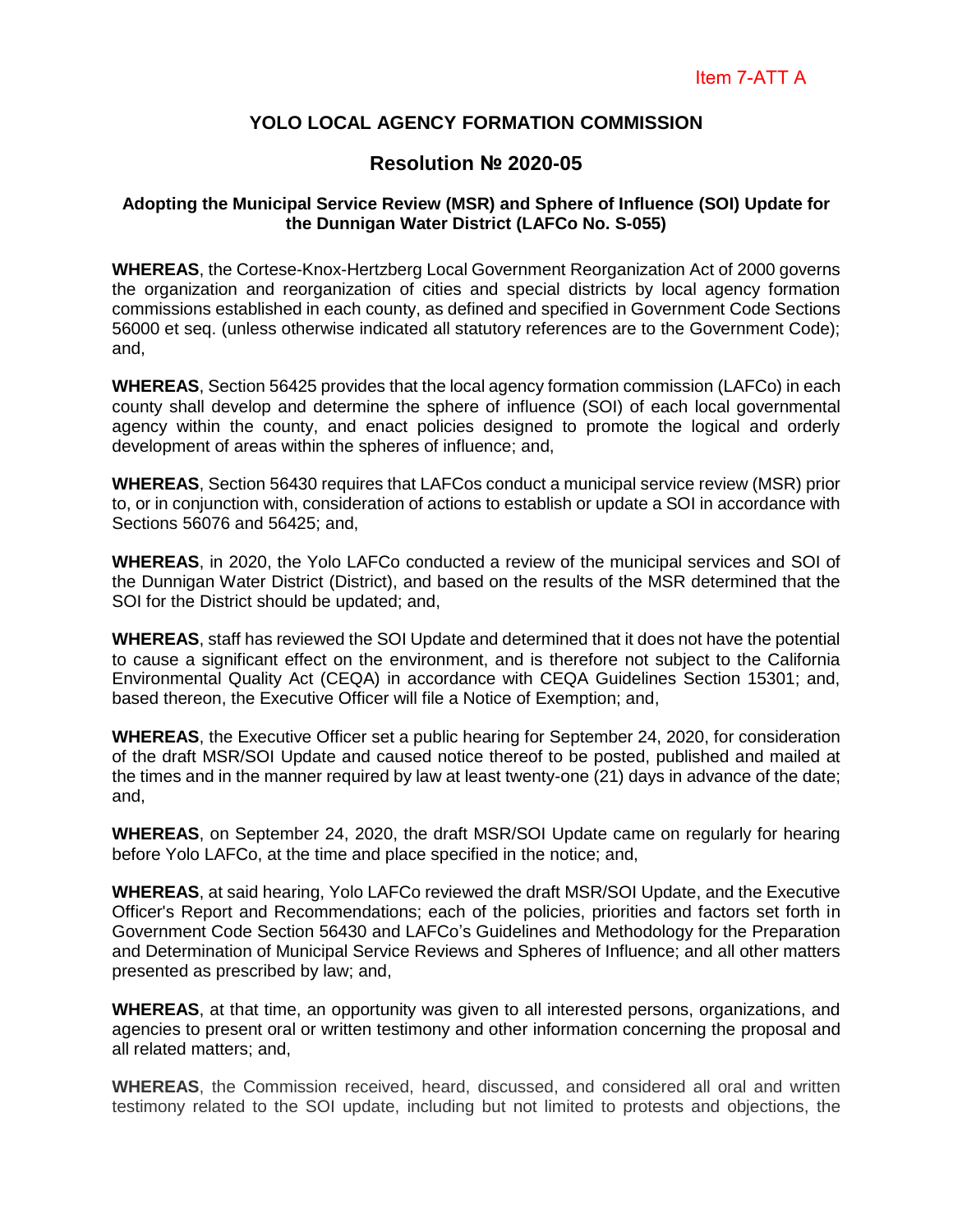Executive Officer's report and recommendations, the environmental determinations, and the MSR.

**NOW, THEREFORE, BE IT RESOLVED, DETERMINED AND ORDERED** that the Yolo Local Agency Formation Commission hereby adopts Resolution 2020-05 adopting the Municipal Service Review and Sphere of Influence Update for the Dunnigan Water District with the boundaries as shown in Exhibit A, subject to the following findings and recommendations:

## **FINDINGS**

1. Finding: Approval of the Municipal Service Review is consistent with all applicable state laws and local LAFCo policies.

Evidence: The project was prepared consistent with the requirements in the Cortese-Knox-Hertzberg Act for a MSR and all applicable Yolo LAFCo policies and adopted Standards for Evaluation. The MSR includes written determinations as required by Section 56430 of the Cortese-Knox-Hertzberg Local Government Reorganization Act.

2. Finding: Approval of the SOI Update for the Dunnigan Water District does not have the potential to cause a significant effect on the environment, and is therefore not subject to CEQA in accordance with CEQA Guidelines Section 15301 (Existing Facilities) and Section 15061(b)(3) (common sense exemption). A Notice of Exemption will be filed with the County Recorder.

Evidence: The SOI Update could allow for future annexation of additional territory into the Dunnigan Water District and, therefore, may result the US Bureau of Reclamation (USBR) permitting usage of the District's existing conveyance facilities and water allocation imported via the Tehama-Colusa Canal. This additional territory would be served by the existing USBR Central Valley Project water allocation of up to 19,000 acre feet per year. It also may allow existing agricultural landowners to be served by a future allocation from the proposed Sites Reservoir project. However, this project is speculative at this time and will be required to undergo its own NEPA/CEQA review process. Regardless, future annexation would potentially allow the permitting of existing agricultural lands to be served by surface water supplies instead of relying on groundwater pumping, however, the key consideration is the fact that the SOI Update involves no expansion of the existing agricultural use and is exempt under CEQA Guidelines Section 15301. The Dunnigan Water District does not supply potable drinking water and, therefore, the SOI Update will not be growth inducing or otherwise result in any expansion of use. Conjunctive surface and groundwater use is an environmental benefit as compared to the current practice of solely pumping groundwater.

- 3. Finding: Approval of the SOI Update for the Dunnigan Water District is in compliance with the Yolo LAFCo Project Policies Criteria for Spheres of Influence (Policy 6.3) as follows:
	- Retention and strengthening of community identities, as well as increasing efficiency and conserving resources, by providing essential services within a framework of controlled growth;
	- Identification of the county's prime agricultural land and protection of this land through all available devices, such as including controlling the provision of services, requiring infill development first, and preferring non-prime land for growth. Other open-space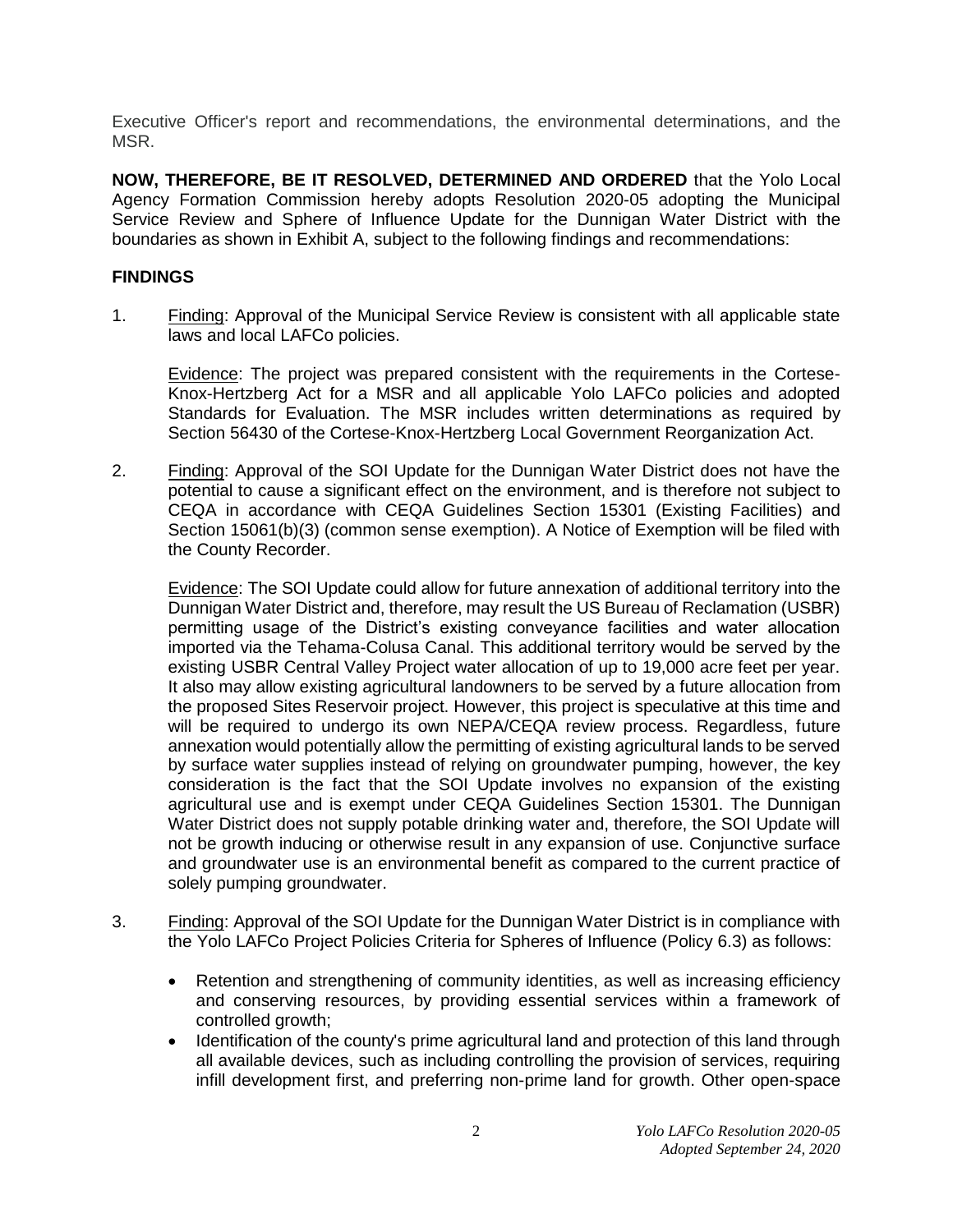resources such as stream banks, flood plains, and present and future recreation areas should also be protected for public benefit;

- Creation of realistic and controlled, yet flexible, planning areas into which anticipated services can be expanded as growth requires and as the communities' resources provide;
- Provision of infrastructure systems such as streets, sewers, water, open space for parks and recreation as a product of growth, rather than growth inducing;
- Encouragement of city annexation or incorporation as a means of supplying the full range of urban services as required; and
- Evaluation of the availability and need for basic services in each community and forecast these to meet anticipated population growth, and recommend creation, expansion, consolidation and/or reorganization of districts when need for such change is indicated.

Evidence: These policies apply to all city and special district SOIs but are largely not applicable to a district that provides non-potable water supporting continued agricultural use. The proposed SOI Update will serve to retain the rural agricultural farming community in a more sustainable manner utilizing conjunctive surface and groundwater use instead of the current practice of solely pumping groundwater. It will provide a flexible planning area where services can be expanded as surface water resources allow. The conveyance systems are either already existing or, if extended, would not be growth inducing because the water supports agricultural uses and is non-potable. District expansion is anticipated to support agricultural use, not population growth or urban expansion.

## **RECOMMENDATIONS**

- 1. The District should discuss with the new auditors whether there is an asset that could be capitalized related to the Central Valley Project liability. If there is, the addition of a capital asset would significantly improve the District's financial net position.
- 2. The District should continue to review and develop polices related to governance, general administration, payroll processing, finance, and accounting to help guide its decision making in a rational and consistent manner. Policies the District should consider are as follows:
	- Governance polices. These would include the Brown Act requirements, director attendance, and conduct at meetings.
	- General and administrative polices. These would include content, and maintenance of websites, whistleblower policy, email and internet policy, and conflict of interest policies.
	- Payroll policies. These would include frequency of payroll, method of processing payroll, staff involved and approval of payrolls, use of time sheets or other time keeping system, etc.
	- Accounting policies. These would include a chart of accounts, basis of accounting, recording of all transactions, the use of estimates, segregation of duties, transaction approval, and recording and control of inventory and the fiscal year closing process.
	- Financial policies. These would include banking, use of reserves, collection of accounts receivable, rate and fee setting, allowable expenditures, employee and director travel reimbursements, capital assets, budget, debt, use of credit cards and accountability and audit.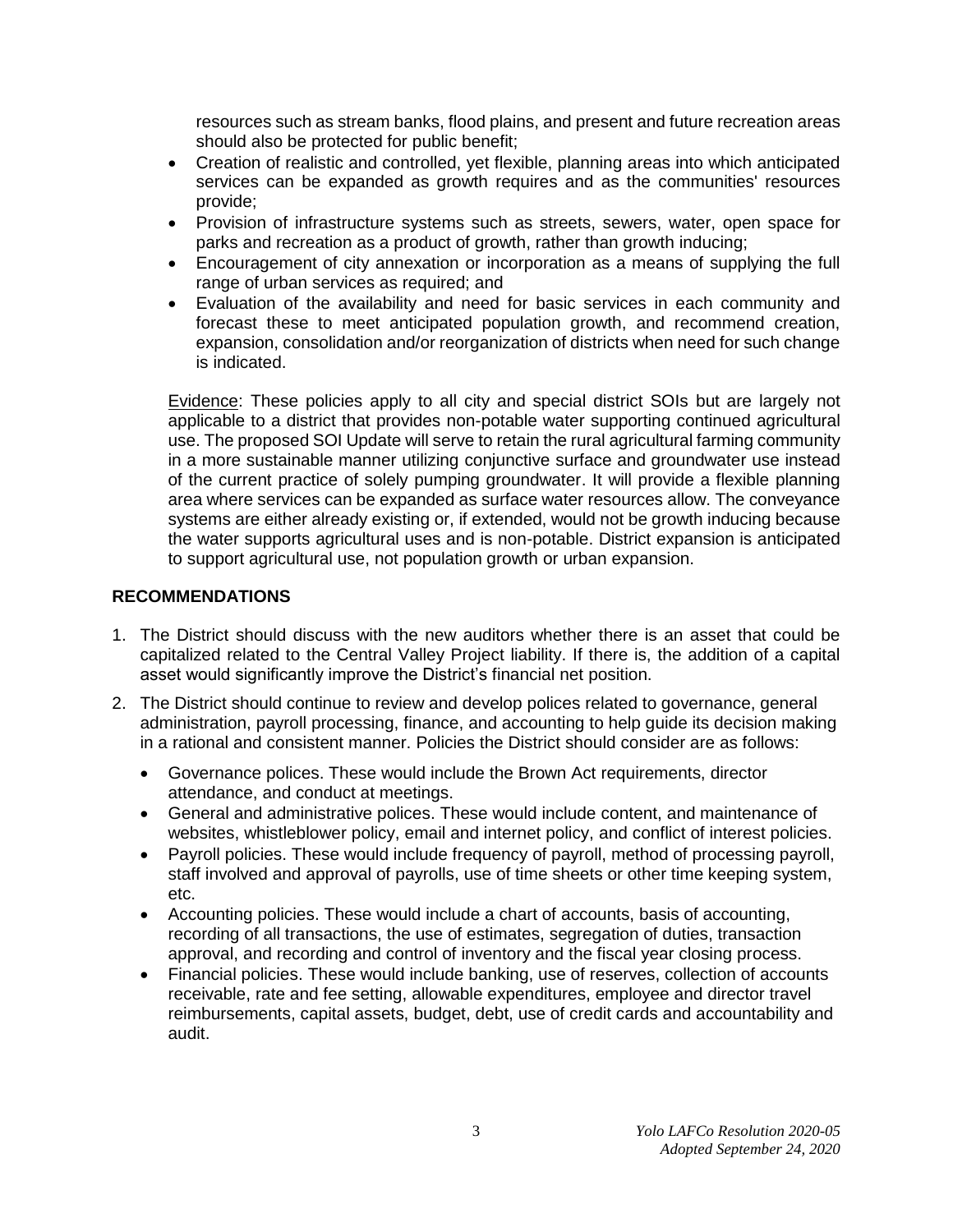- 3. As part of the Strategic Planning process, the District should develop a capital improvement plan (CIP) and a mechanism to set aside funds to finance future system improvements and eventual replacement.
- 4. The District should consider developing a catastrophic reserve to fund unforeseen events. The reserve policy should include a calculated target and funding strategy.
- 5. The District should consider using the Yolo County Treasury to invest surplus funds to increase investment earnings.
- 6. The District should develop an audit procurement policy that at a minimum would include the following: establishment of an audit committee, audits are to be performed in accordance with generally accepted government auditing standards (GAGAS), auditing agreements should be multiyear and require a rotation of auditors after a specific number of years, and the audit procurement process should be structured so that the principal factor in the selection of an independent auditor is the auditor's ability to perform a quality audit and that price should not be allowed to serve as the sole criterion.
- 7. Improve the District's website content and keep current per the latest Web Transparency Scorecard posted on the Yolo LAFCo website.

**PASSED AND ADOPTED** by the Yolo Local Agency Formation Commission, State of California, this 24th<sup>th</sup> day of September 2020, by the following vote:

Ayes: Noes: Abstentions: Absent:

> Olin Woods, Chair Yolo Local Agency Formation Commission

\_\_\_\_\_\_\_\_\_\_\_\_\_\_\_\_\_\_\_\_\_\_\_\_\_\_\_\_\_\_\_\_\_\_\_\_\_

Attest:

 $\overline{\mathcal{L}}$ 

Christine Crawford, Executive Officer Yolo Local Agency Formation Commission

Approved as to form:

 $\sqrt{2}$ 

Eric May, Commission Counsel